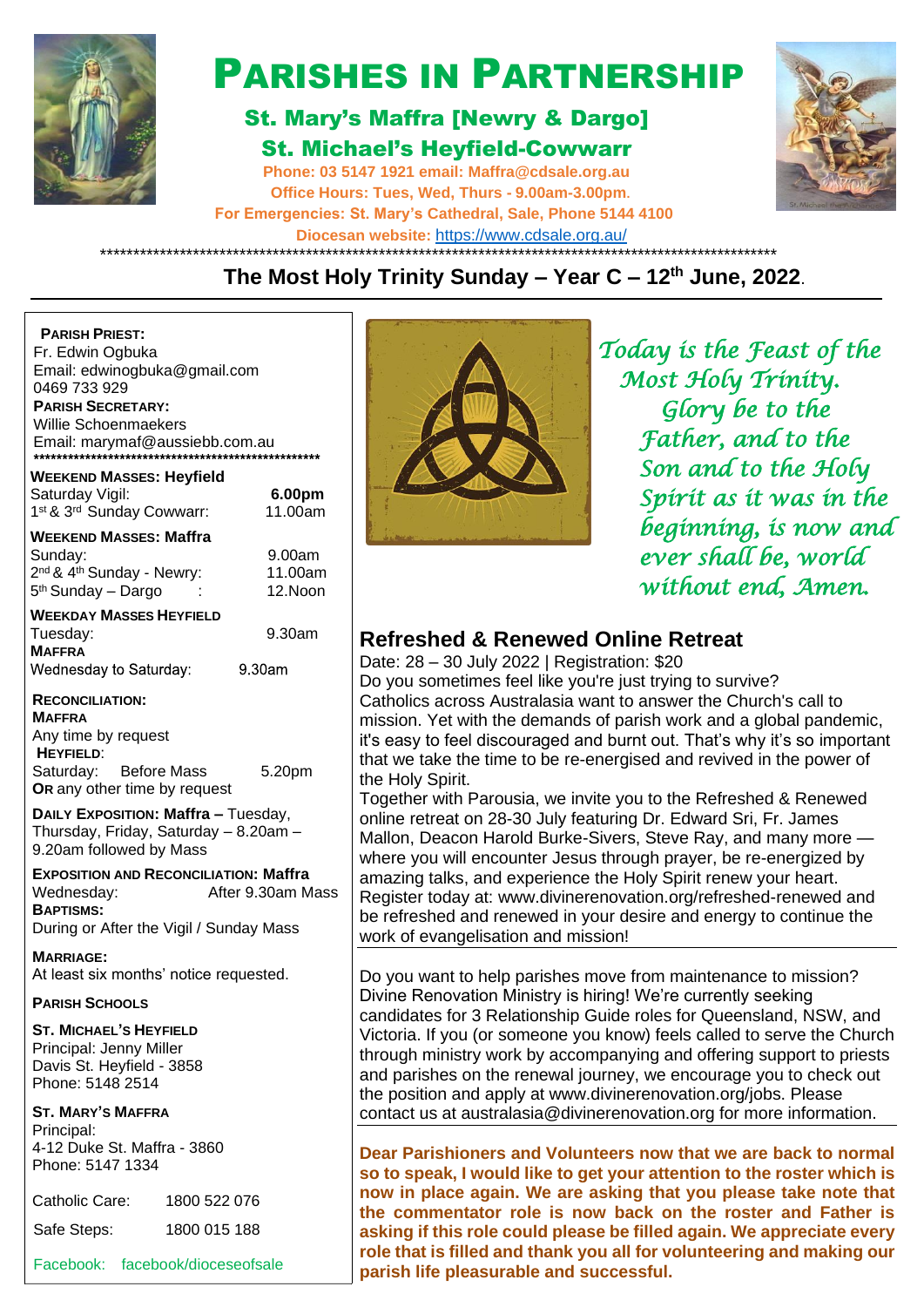#### **MEETINGS AND EVENTS:-**

**Parish Dinner Monday 4 th July,**  at the Sporting Club Maffra 6pm. **RSVP a Must, please ring 0411436227 for bookings. All Welcome!**

The parish dinner is a monthly dinner who meet for fellowship and the parish community, they meet on the 1<sup>st</sup> Monday of every month. RSVP is essential.

#### **. The Sisters of Saint Joseph**

have prepared an Australian Pilgrimage, "In the Footsteps of Mary MacKillop" commencing in Melbourne on 18 October, journeying through Victoria and South Australia, and ending at Mary MacKillop Place, North Sydney on 29 October 2022. During the pilgrimage we visit many places associated with Mary MacKillop's life and ministry.

#### **ST VINCENT PALLOTTI SCHOLARSHIP TRUST**

The St Vincent Pallotti Scholarship Trust offers scholarships to enable lay people to further their understanding and skills in leadership/ministry or a specialised activity, such as promoting faith enhancement, social justice and pastoral care More information and Applications Forms are available on our website [https://pallottine.org.au/scholars](https://pallottine.org.au/scholarships/st-vincent-pallotti-) [hips/st-vincent-pallotti](https://pallottine.org.au/scholarships/st-vincent-pallotti-)cholarship-for-lay-ministry.html Closing Date 29 July 2022

#### **Planned Giving Envelopes**

**The new planned giving year starts on the 5th June. New envelopes are now available and ready to be picked up from the back of Maffra and Heyfield Churches.**

**Please check to see if your Working With Children Checks are still valid if not please renew, if you have a problem please ring Willie at the parish office.**

#### **PLEASE PRAY FOR THE DEAD:- Anniversaries:**

Keal Canny, Winifred Caffrey, Ella Bennett, Daren Wall, Robert Lock, Gerald Marchesi, Fred Foulis, Norma Slattery + 5 children (train accident), Barry Cotterill, Alice McHenry, Kathleen Bullock, Bernard Laws, Brian Daly, Alan Vardy, Bryan Bourke, Marie Coleman. Mgr Stanislaus (Stan) Crowe, Fr. William McLoughlin, Bishop Richard Ryan CM, Fr Michael Clarke OMI.

Care for the Sick**:** If you know of anyone who is unable to get to Mass and would like the Eucharist brought to them, please advise us on 5147 1921.

**We pray for ALL who suffer (at present) in body, mind or spirit:**  Kevin Bennett, Anne Turra, Marge Canny, Belinda Weatherley, Archie Schacht, Coral Justice, Julie Frew, Peter Smyth, Fr. Brian O'Connor, John Phelan, Lyn McLindin, Ann Martin, Evelyn Bourke, Gerry Gray, Maree Welsh, and all those who seek our prayers.

## **WE ARE A CHILD SAFE PARISH**

*Any children, young persons and vulnerable adults have a right to feel safe and be safe. If you are concerned about any form of abuse, or believe that someone is at significant risk, you should immediately raise your concerns with one of our Parish Safeguarding Officers. Contact Via the Parish Office: 03 5147 1921.*

> **PARISH SAFEGUARDING OFFICERS ST. MARY'S:** Terry Donahoe  **ST. MICHAEL'S**: Ed O'Brien

#### **WEEKLY CO***LLECTION*

 *PRESBYTERY:* \$ 565 ST. MARY'S PG: \$ 239 ST. MICHAEL'S PG: \$ 705

## **REFLECTION by Dianne Bergant CSA**

Both the first reading and the psalm response celebrate the marvels of creation and the marvelous creator who brought them into being. Proverbs states that God created all of these things through Wisdom. While later theology will identify Wisdom with both the Word of God, the second person of the Trinity, and the Holy Spirit, the third person, the reading itself does not suggest this. Paul credits God with our justification<br>through faith. Justification or through faith. Justification or salvation is accomplished by God through our Lord Jesus Christ. The love of God is poured into our hearts through the Holy Spirit. Paul does not clearly state that the love of God that we receive through the Holy Spirit sanctifies us, but one could certainly understand it in this way.

John's theology resembles very closely that of Paul. In it, Jesus reveals the intimate connection between himself and the Father as well as himself and the Spirit. The Spirit continues the mission of Jesus, neither adding anything to his teaching nor omitting anything from it.

While this is a feast that glorifies the central mystery of our faith, a mystery that is based on the way the three divine persons relate to each other, the readings all address ways that God relates to us. If we concentrate, as the texts for today suggest that we do, on all of the ways that our Triune God has blessed us, we may be more inclined to cry out with the psalmist: 'O Lord, our God, how wonderful your name in all the earth!'

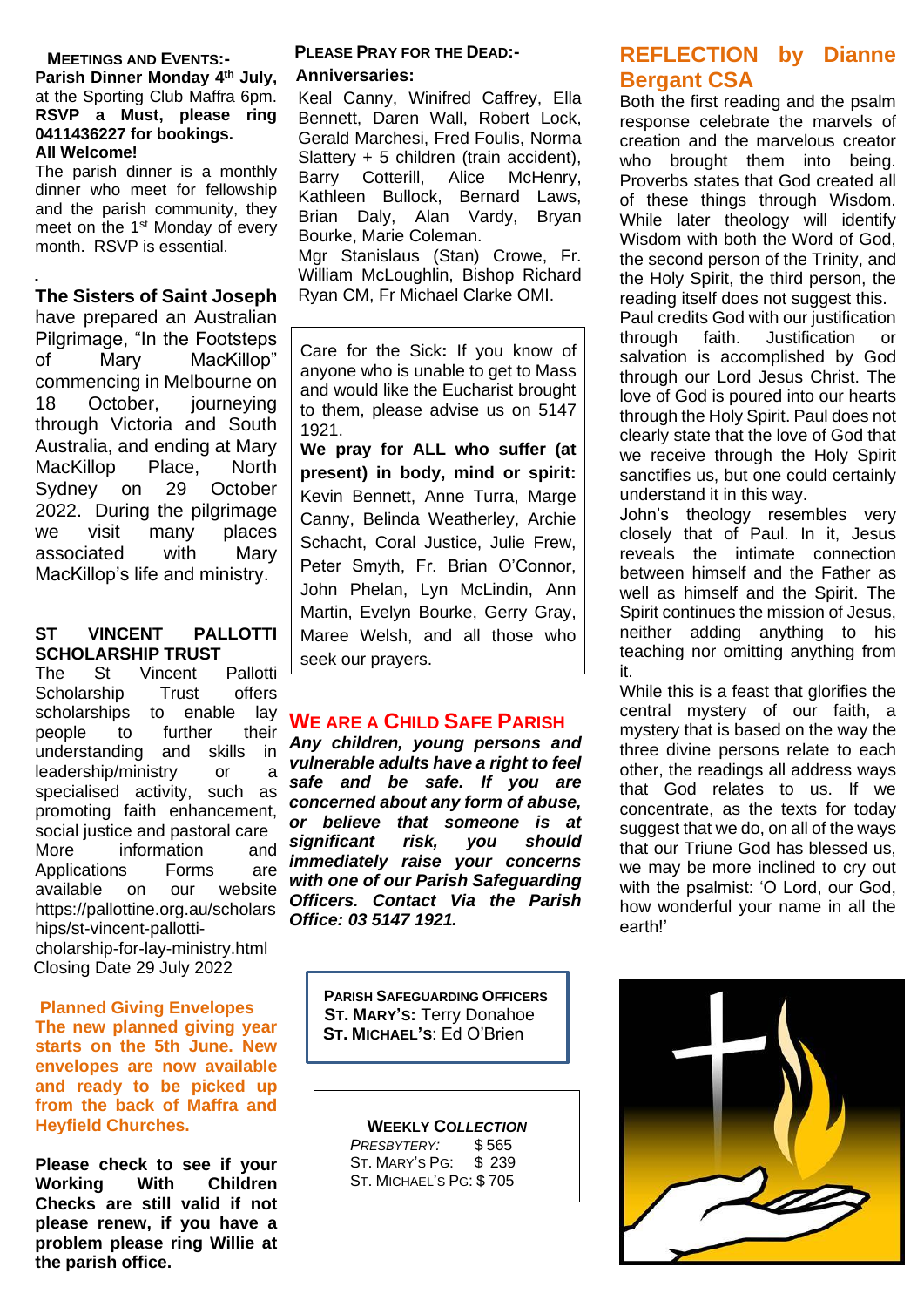

## **2022 Child Safety Week COMPETITION**

## **Get creative. Tell us what makes you feel safe and supported?**

The Diocese invites all school-age children to participate in a competition where entries can be a poster (digital or scanned in electronic form) or video (mp4).

See entry form, ideas and support materials on <https://www.cdsale.org.au/child-safety-week> or contact your parish.

Entries close **Friday 22 July 2022**

*Spiritual Nourishment for Carers', Thursdays 16 June & 21 July 2022, 1pm-4pm (AEST), attend via Zoom or in-person, according to personal circumstances. Carers live with profound beauty amidst the challenges of daily life. We offer these reflection/retreat days for carers who may need support, a place of welcome and some nurturing. The session will offer an opportunity for carers to take some time out for themselves, if they are able, and join us for one or both of these reflection days. Each day is offered as an oasis, with space and time to be silent, reflect, with the opportunity to share if you wish. We invite you to reenergise your mind and replenish your spirit. Led by Heart of Life spiritual directors, Carole Carmody rsm and Cathy Beaton. Cost \$30 per session. Enquiries to Heart of Life Centre for Spiritual & Pastoral Formation, Rear 41 Stanhope Street, Malvern VIC, email [secretary@heartoflife.melbourne,](mailto:secretary@heartoflife.melbourne) or tel (03) 9890 1101 or book and pay via [www.heartoflife.melbourne](http://www.heartoflife.melbourne/)*



#### **Plenary Council**

People across the country are invited to participate in a national prayer pilgrimage as the Catholic Church in Australia prepares for the Second Assembly of the 5th Plenary Council of Australia in Sydney from 3-9 July.

We pray for the Holy Spirit's guidance and grace for the Members who will gather and also for ourselves and the Church, that we may have the courage to follow where God is leading us.

**JUNE 18TH 2022 Spirituality Retreat** Especially for Catechists & Open to All. This is an opportunity to come together as the People of God in the diocese and to explore the deep wells that nourish our spiritual life. In session one we will take pause to look at six types of religious/spiritual experiences: awe and wonder, hearing a voice or receiving a message, the inner world of creativity, a singular sense of selfworth, intense feelings for the world and others, a profound experience of closeness to the divine. In session two we will trace together some of the markers of a distinctive and authentic Aussie spirituality In session three, after lunch, we will share our own spiritual experiences in prayer and a simple ritual. Please RSVP to BarbaraD@sale.catholic.org.au Lunch is provided, but please bring a plate to share for morning tea. Cost \$10 per person to cover the cost of catering.